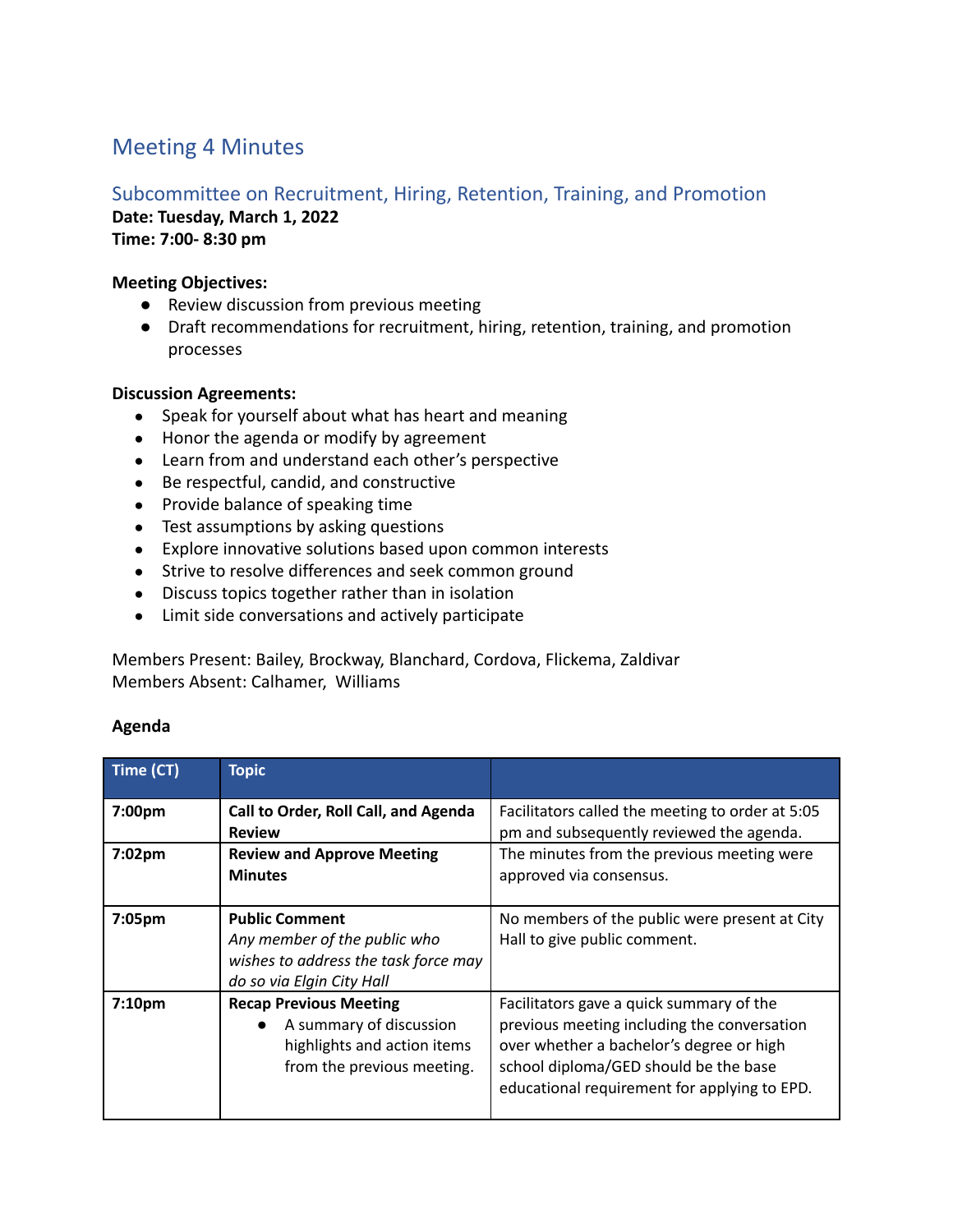| 7:15pm | <b>Brainstorming Recommendations</b> |                                                                                                                                                                                                                                                                                                                                                                                                                                                                                                   |
|--------|--------------------------------------|---------------------------------------------------------------------------------------------------------------------------------------------------------------------------------------------------------------------------------------------------------------------------------------------------------------------------------------------------------------------------------------------------------------------------------------------------------------------------------------------------|
|        |                                      | The subcommittee began their discussion by<br>continuing the examination of minimum<br>educational requirements. Subcommittee<br>members expressed similar sentiments as in<br>the previous meeting, including the assertion<br>that a bachelor's degree does not determine if<br>someone has the character or temperament to<br>be a police officer and the argument that there<br>is statistical evidence that shows that officers<br>with bachelor's degrees are less likely to use<br>force.  |
|        |                                      | The subcommittee then moved to vote on<br>whether they would recommend requiring a<br>bachelor's degree with additional qualifications<br>or a high school diploma/GED with additional<br>qualifications or "preference points." Three<br>members voted in favor of such a system and<br>two voted against/abstained, thus the<br>subcommittee moved forward with a high<br>school diploma/GED as the base education<br>requirement and began to refine a system of<br>additional qualifications. |
|        |                                      | Chief Lalley then shared a memo she had<br>written for City Council detailing a proposed<br>preference points system that the<br>subcommittee could use as starting reference<br>(see FIGURE 1 below).                                                                                                                                                                                                                                                                                            |
|        |                                      | The subcommittee then made adjustments to<br>the preference points system. Changes made<br>included adding a category for training in<br>nonviolence, mediation, or deescalation,<br>lowering the point value for military honorable<br>discharge, and changing the wording<br>"Bilingual" to "multilingual" to accomodate<br>more language possibilities while specifying<br>that priority would be given to languages other<br>than English commonly spoken in the Elgin<br>community.          |
|        |                                      | The revised version of the preference points<br>system can be viewed below in FIGURE 2.                                                                                                                                                                                                                                                                                                                                                                                                           |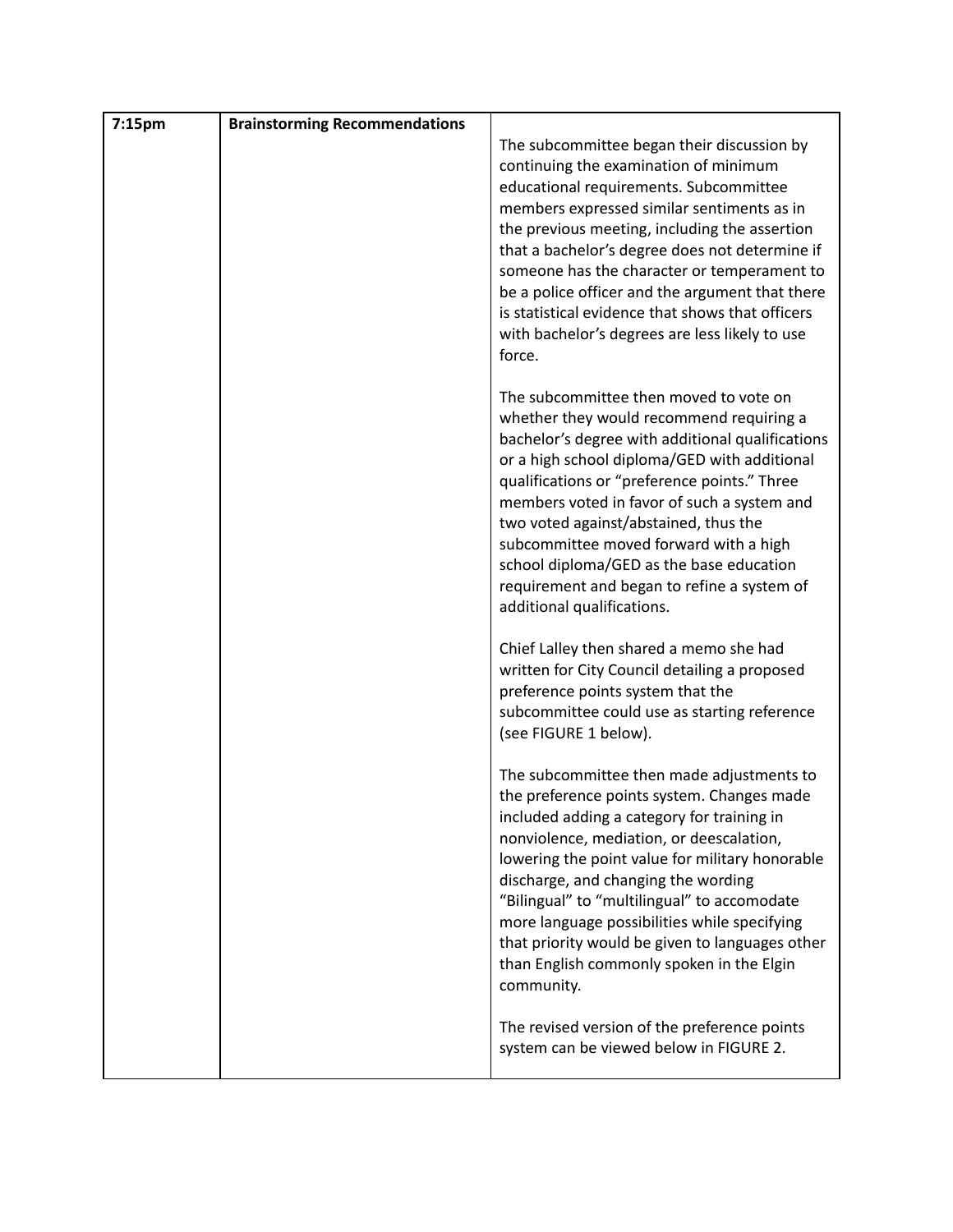| $8:25 \text{ pm}$ | Wrap up & Next Steps         | The meeting concluded at 8:30 pm. The next    |
|-------------------|------------------------------|-----------------------------------------------|
|                   | Identify subcommittee        | meeting of this subcommittee will be on March |
|                   | representative for full Task | 17th.                                         |
|                   | Force meeting                |                                               |

#### **FIGURE 1**

| Category                                                                                         | Preference Points Given |
|--------------------------------------------------------------------------------------------------|-------------------------|
| <b>Current Certified Police Officer</b>                                                          | 5 pt                    |
| Bachelor's degree in Social Work or Human<br><b>Services</b>                                     | 5 pt                    |
| Military Honorable Discharge                                                                     | 5 pt                    |
| Any Bachelor's Degree                                                                            | 4 pt                    |
|                                                                                                  | 3 pt                    |
| 60 College Credit Hours with three-years as a<br>full-time employee of the City of Elgin.        |                         |
| Any Associate's Degree                                                                           | 3 pt                    |
| Bilingual Skills - Spanish or Lao                                                                | 3 pt                    |
| Elgin resident with minimum 1 year documented                                                    | 3 pt                    |
| Trade School Diploma/Certification                                                               | 2 pt                    |
| Elgin Police Explorer Program with three years<br>good standing with 300 community service hours | 2 pt                    |

#### **FIGURE 2**

| Category | Preference Points Given |
|----------|-------------------------|
|----------|-------------------------|